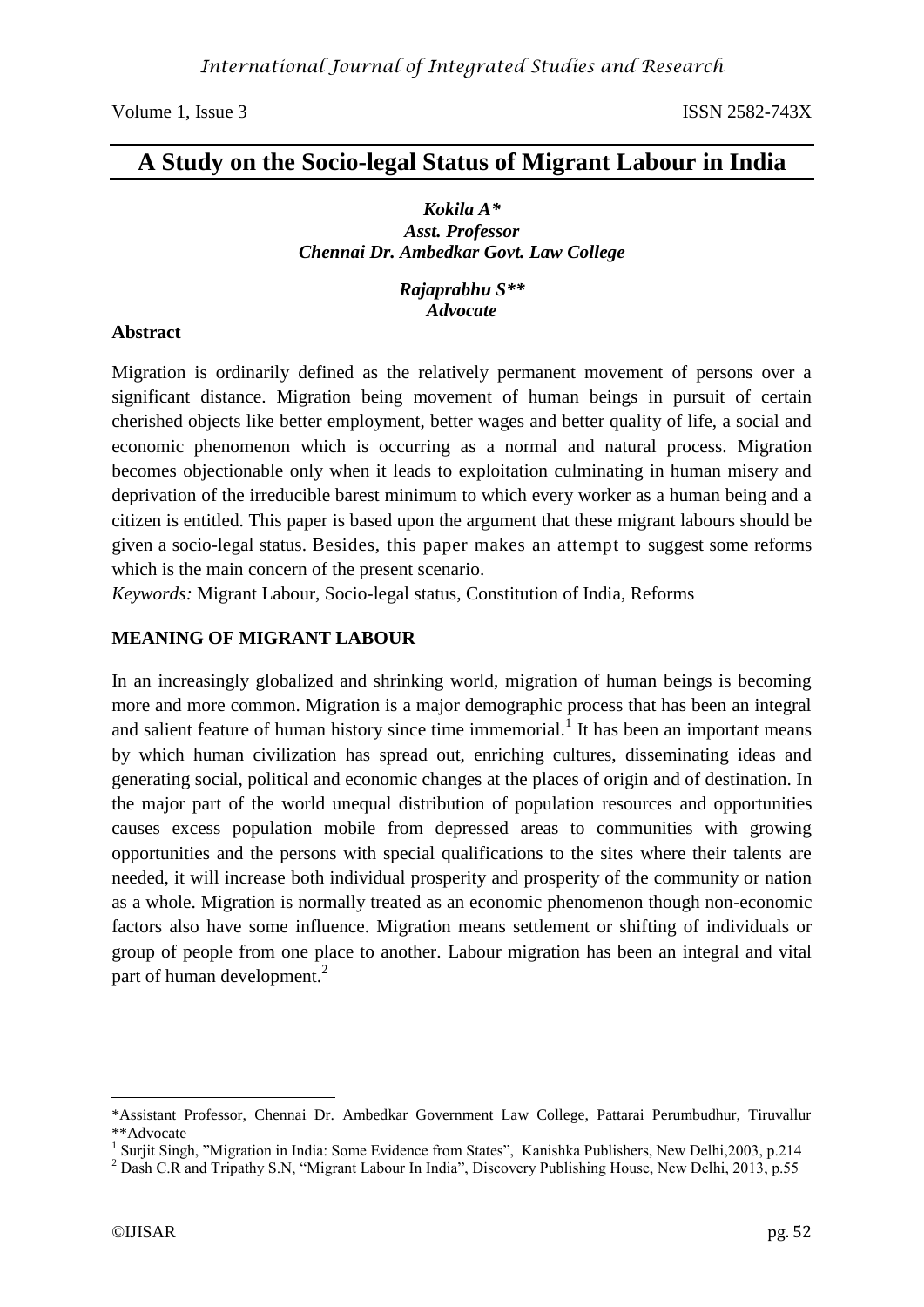## **REASONS FOR MIGRATION**

There are many reason of migration in India. A study on migrant labour highlights various causes for migration. They generally migrate from the state of Bihar, Orissa, Jharkhand and West Bengal.

Basically situations of surplus labour arising from scarcity of agricultural land, inequitable land distribution, low agricultural productivity, high population density and the concentration of rural economy almost exclusively on agriculture frequently lead to an increase in out migration. These combinations of factors create a push that in encountered more often in fragile environments. Such as natural calamities like drought, floods, water lagging, river bank erosion.<sup>3</sup> Population explosion, rapid growth of labour forces, high rate of unemployment, uneven growth and development, religious backwardness, poverty, socioeconomic and educational backwardness, illiteracy and acute scarcity of livelihood resources are few more factors responsible for migration. In case of voluntary migration of unorganized work force is mostly on account of wage variations.

The major causes for labour migration are as follows:

- (i) Better employment opportunities and higher wages in economically developed regions and non-availability of employment opportunities and consequent hardship in the underdeveloped regions.
- (ii) The economic necessity, inter-regional disparity in economic growth due to uneven development and disparity between socioeconomic classes is the most important reason in view of National Commission on Rural Labour.
- (iii)Freedom of movement in any part of the territory of India and freedom to pursue any avocation of choice as guaranteed by Article 19 of the Constitution of India legally permit people to migrate for better job avenues and on account of these constitutional provisions migration cannot be prohibited, although the migrant workers are hardly aware of these provisions.

Despite hardship and exploitation the income of migrant labour may be generally higher than what they would have been able to earn without migration.<sup>4</sup>

## **CAUSES FOR LABOUR MIGRATION**

The main causes of migration are divided into five groups i.e. economic, social, psychological, political and natural causes. It was found that poverty, low employment at native place and more employment and higher wages in Punjab and Maharashtra, Delhi etc. were the prime factors for their migration. Other equally important economic causes of migration were indebtedness, smaller land holdings and low incomes in village. So, to escape

<sup>1</sup> <sup>3</sup> Dr. V.G. Goswami, "Labour and Industrial Laws", Central Law Agency, Allahabad, 1996, p.34

<sup>&</sup>lt;sup>4</sup> Breman Jan, "On bondage old and new", The Indian Journal of Labour Economics, Vol.51, No.1, Jan- March, 2018, pp.48-52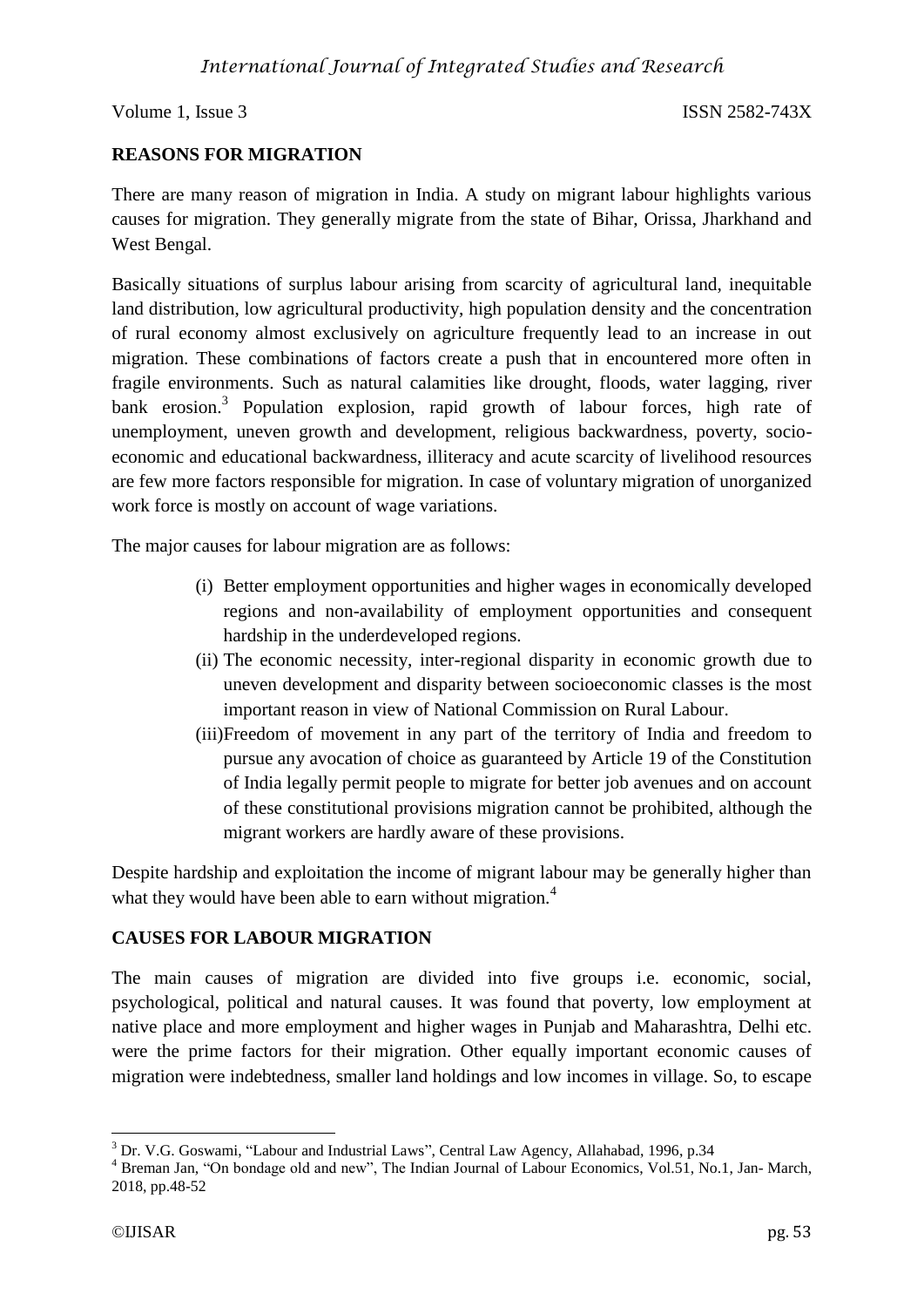from economic hardships in their native villager, the respondents migrated to the urban areas in many states.

## **KINDS OF MIGRATION**

Kinds of migration can be divided into several types of migration. The bases are cultural levels and activities, space distance and territory, temporal dimensions, reasons and purposes unskilled and skilled and willingness basis.

- The migration of skilled labour
- The migration of unskilled labour

## *MIGRATION OF SKILLED LABOUR:*

Brain drain is the possess of loss of skilled intellectual and skilled labour through the movement of such labour to more favourable geographic, economic or professional environments. Brain drain has become a major concern of the developing countries especially, India. The term, which was emerged in 1960s when the skilled workforce started emigrating from the poor countries to the rich countries in search of better job opportunities and living conditions, became a hot topic of discussion over the years.<sup>5</sup>

Migration of Professional is a special case, because they are difficult to replace in developing countries. Many African and Arab male professionals have left their countries in order to work either in western industrialized countries or in the high-salary oil-producing Arab countries.<sup>6</sup> When the expatriates are going abroad in search of greener pastures, India has been losing its major skilled labour that includes doctors, engineers, scientists and technicians. If we analyze the brain drain trends in India, we could find that there are many reasons why the country fails to hold back its talented youth.

Brain drain, which is the action of having highly skilled and educated people leaving their country to work abroad, has become one of the developing countries concern. Brain drain is also referred to as human capital flight. More and more third world science and technology educated people are heading for more prosperous countries seeking higher wages and better working conditions.

This has of course serious consequences on the sending countries. While many people believe that immigration is a personal choice that must be understood and respected, others look at the phenomenon from a different perspective. What makes those educated people leave their countries should be seriously considered and a distinction between push and pull factors must be made. The push factors include low wages and lack of satisfactory working and living conditions. Social unrest, political conflicts and wars may also be determining causes. The pull factors, however, include intellectual freedom and substantial funds for research.

<sup>1</sup> 5 http://www.studyabroad.careers360.com/brain-drain-boon-developed-countries-bane-india/

<sup>&</sup>lt;sup>6</sup> https://publications.iom.int/system/files/pdf/arab\_migration\_globalized\_world.pdf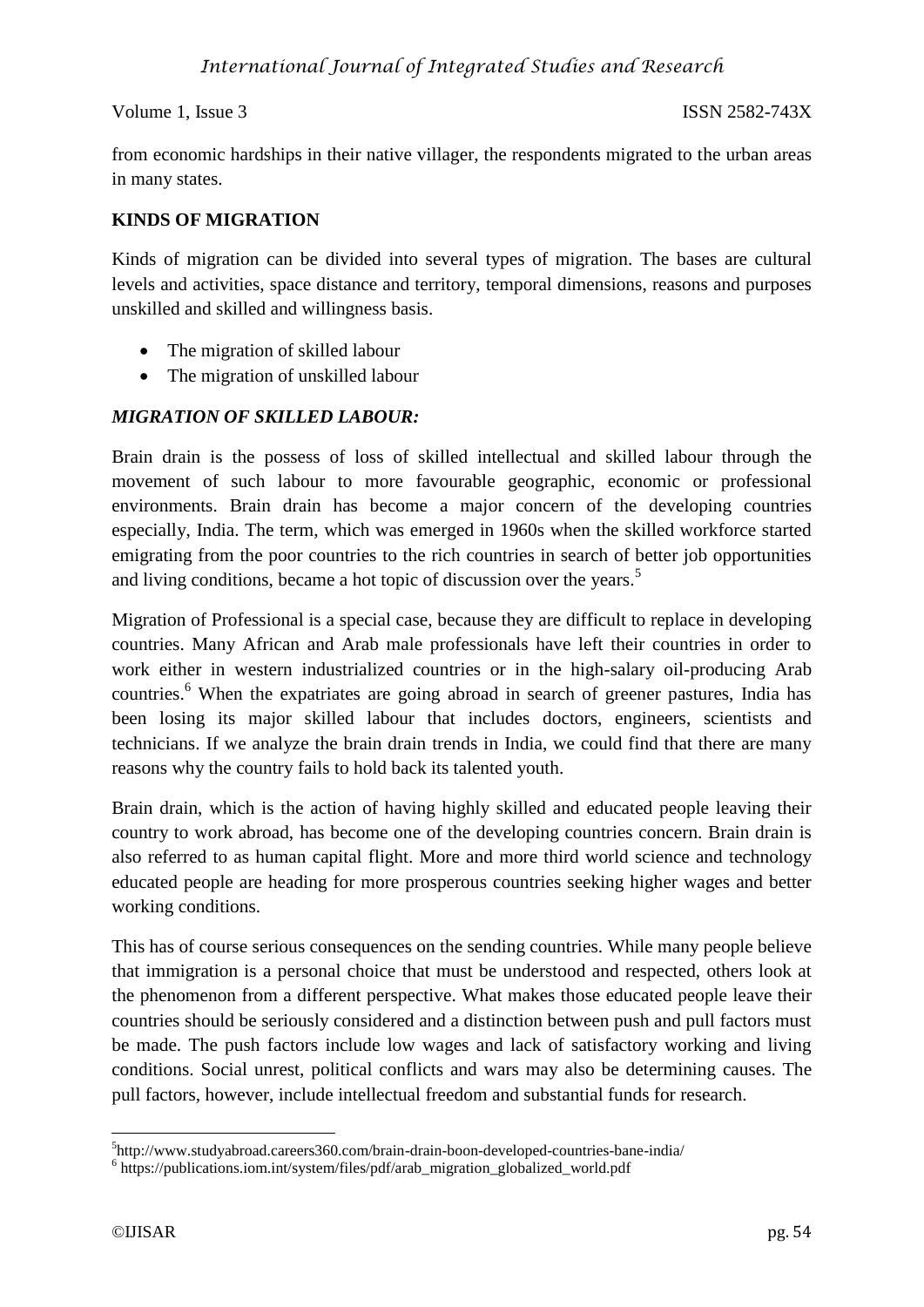## *International Journal of Integrated Studies and Research*

### Volume 1, Issue 3 ISSN 2582-743X

Brain drain has negative impact on the sending countries economic prospects and competitiveness. It reduces the number of dynamic and creative people who can contribute to the development of their country. Likewise, with more entrepreneurs taking their investments abroad, developing countries are missing an opportunity of wealth creation. This has also negative consequences on tax revenue and employment.

The vast majority of skilled migrants come from the developing and transition economies with the main poles of attraction being the U.S.A. and Canada, but also the economies of Western Europe. Recent ears to measure the magnitudes of these including the works of Salt, reveal that the brain drain is a particularly places. It is well recognized that the problem is not only scale in nature.<sup>7</sup>

The presence of skilled workers in an economy is thought to generate positive externalities at various levels, including technological, social, political and economic.<sup>8</sup> If we take the example of an important sector such as health care, massive emigration of professionals can have a devastating impact on the health status of the population in the short run and a strong negative in ounce on productivity and welfare in the long run.

## *MIGRATION OF UNSKILLED LABOUR:*

The agro-based work nature was primarily responsible for migration of unskilled labour at the earlier days. Later, globalisation and urbanisation turned to be a major factor for the migration of unskilled labour. If the urbanisation process is 'generative', urban areas are expected to offer employment opportunities to low-income households who migrate in search of jobs from rural areas.<sup>9</sup>

Urbanisation is crucially linked to migration. Whether migration is a strong or a weak force in urbanisation much depends upon the nature and pattern of migration. In India, migration occurs not only due to economic reasons, but also social-cultural and other natural factors too.<sup>10</sup> The relationship between migration, development and poverty is complex which also varies with the forms of migration, like temporary or seasonal migration , permanent or semipermanent migration.

In order to earn higher income, the unskilled labour becomes semi-skilled and skilled according to the work nature they are engaged. This can be seen in construction industry, mines, hotel, hospitals, petrol-bunks, etc. almost in every sector we are seeing in our day-today life. Even at the time of pandemic situation, during lockdown situation, these inter-state

**<sup>.</sup>** <sup>7</sup> Ravender Kumar Kaul, "Migration and society : A study of displaced Kashmiri Pandits", Rawat Publications, New Delhi, pp. 17-19

<sup>&</sup>lt;sup>8</sup> Sukhdev Singh and AmandeepKaur, "Causes and Consequences of Migrant Labour in Ludhiana City: A Case Study", Social Action, Vol. 57, Jan-March, 2007, pp.58-59

<sup>&</sup>lt;sup>9</sup> Arup Mitra, "Rural Migrants with Urban Jobs", Handbook of Internal Migration in India, 2020, Sage Publication India Pvt. Ltd., NewDelhi, p.41

<sup>&</sup>lt;sup>10</sup> Deepak K. Mishra, "Internal Migration of Contemproray India- An Overview of Issues and Concerns", 2016, Economic and Political Weekly, Issue. XXXVIII, Vol.29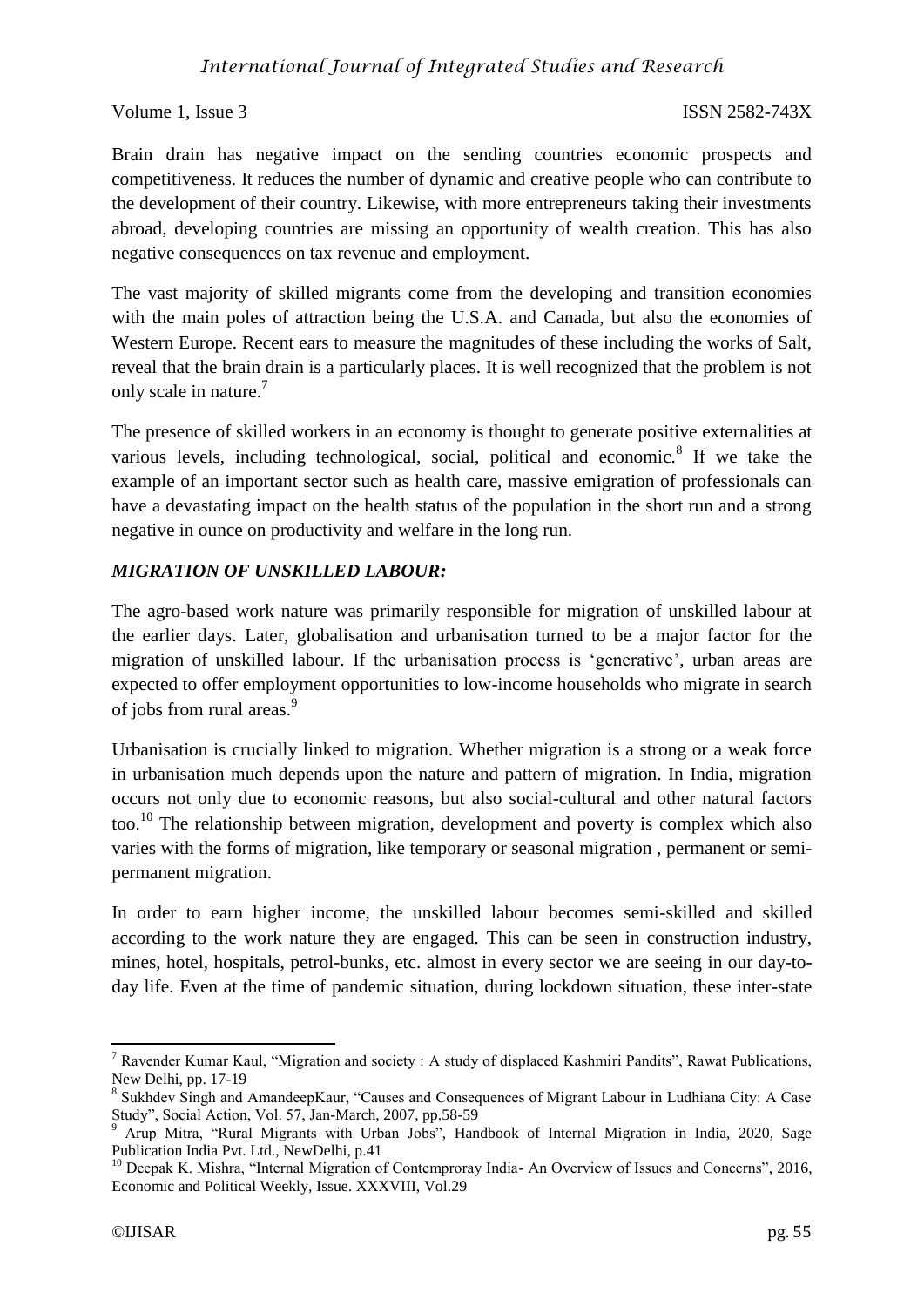migrants urged to return back to their own rural areas.<sup>11</sup> This pathetic condition explains the socio-legal status of these inter-state migrants faced in India.

Low educational level and skill among the rural population along with the prevailing high cost of living in the cities push these migrant labours to reside in the slum areas, platform and low-facilitated areas. They also encroach places for living due to the non-availability of residential places. Sanitation becomes a big question in these areas and the local inhabitants of those occupied places become restless due to these migrated labours. The public opinion on migrated labour in cities tends to be very hostile towards poor and unskilled migrant labours, who are often blamed for many city woes, including those related to deteriorating transport facilities, environment and sanitation. In this situation, it becomes much difficult for the migrant labours to survive in the cities. This unrest has increased much at the times of lock-down during pandemic, which cause re-migration of these labour.

## **SOCIO-LEGAL STATUS OF MIGRANT LABOUR IN INDIA:**

The constitution of India is the first and foremost law that protects the labours rights. The fundamental rights and the directive principles of state policy including Preamble provide various rights to the migrant labour. Our Preamble of Constitution declares:

WE, THE PEOPLE OF INDIA, are having solemnly resolved to constitute India in to a  $SOWERIGN, SOCHALIST<sup>12</sup>, SECULAR, DEMOCRATIC, REPUBLIC and to secure to all$ its citizens: Justice-Social, economic, and political; Liberty-of thought, expression, belief, faith and worship.

The term *"Socialist"* is used simply to indicate that the goal of the State in India is to secure `a better life for the people' or 'equality of opportunity'. Socialism like democracy is interpretable differently in different countries. India has her own concept of socialism and all she wants is a better life for the people. Stating that the word "Socialist" in the Preamble must mean something, the Apex Court in Randhir Singh case said: Even if it does not mean "to each according to his used", it must mean "equal pay for equal work"<sup>13</sup>

In Excel Wear v. Union of India the Supreme Court observed that the addition of the word 'socialist' might enable the Courts to lean more in favour of nationalization and State ownership of the industry.<sup>14</sup> But, so long as private ownership of industries is recognized and governs an overwhelming large proportion of our economic structure, the principle of socialism and social justice cannot be pushed to such an extent so as to ignore completely or to a very large extent, the interest of another section of the public, namely, the private owners of the undertaking."

<sup>&</sup>lt;sup>11</sup> https://www.thehindu.com/news/national/tamil-nadu/hc-seeks-report-on-death-of-migrant-labourers/article31

 $12$  Inserted by the Constitution  $(42<sup>nd</sup>$  Amendment ) Act, 1976

<sup>&</sup>lt;sup>13</sup> Randhir Singh v. Union of India, AIR 1982 SC 789

 $14$  Excel Wear v. Union of India 1979 AIR SC 25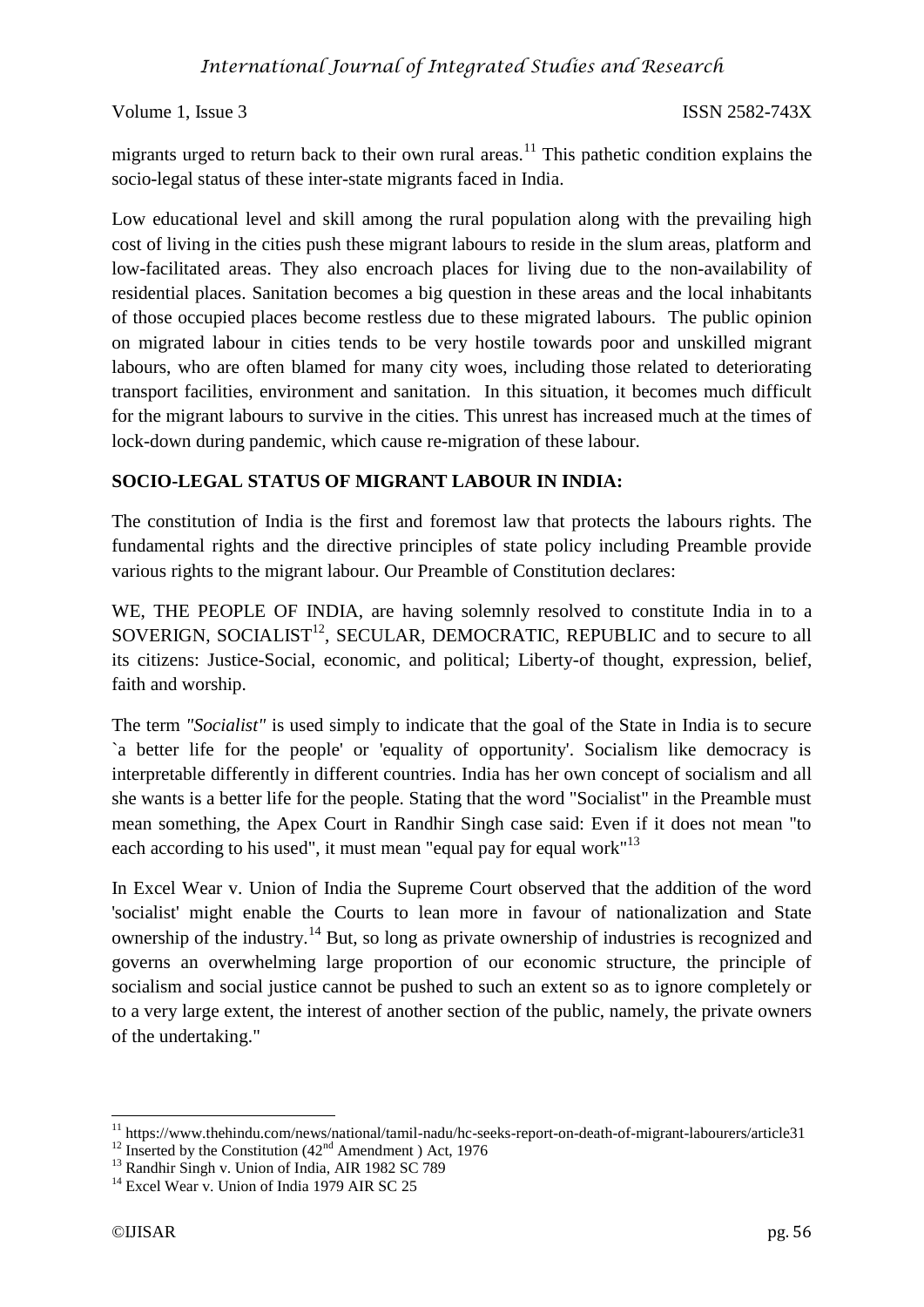# *International Journal of Integrated Studies and Research*

Volume 1, Issue 3 ISSN 2582-743X

In D.S. Nakara v. Union of India, the Court observed that "the basic framework of socialism is to provide a descent standard of life to the working people and especially provide security from cradle to grave."<sup>15</sup> The principal aim of a socialist State, the Supreme Court held, was to eliminate inequality in income and status and standard of life.

The expression *"Justice"* briefly speaking is "the harmonious reconcilement of individual conduct with the general welfare of the society. An act or conduct of a person is said to be just if it promotes the general well-being of the community." Therefore, the attainment of the common good as distinguished, from the good of individuals, is the essence of justice. Constitution of India professes to secure to the citizens social, economic and political justice. Social justice means the abolition of all sorts of inequities which may result from the inequalities of wealth, opportunity, status, race, religion, caste, title and the like." To achieve this ideal of social justice, the Constitution lays down the Directives for the State in Part IV of the Constitution.

In Air India Statutory Corporation v. United Labour Union, the Supreme Court observed that the aim of social justice was to attain substantial degree of social, economic and political equality, which was the legitimate expectation and constitutional goal.<sup>16</sup> The Court ruled that the Preamble and Article 38 of the Constitution envisioned social justice as the arch to ensure life to be meaningful and liveable with human dignity.<sup>17</sup>

The expression "economic justice" means justice from the standpoint of economic force. In short, it means equal pay for equal work, that every person should get his just dues for his labour, irrespective of his caste, sex or social status.<sup>18</sup>

The equality of opportunity which is an object of our Constitution is not achieved throughout the country. The opportunities are given only in certain parts of the country. These are named as metropolitan cities, corporations etc. People, who do not belong to these parts of the country, in order to get the opportunities, have to migrate to these parts. This creates intracountry migration in and the most prevalent among them are for employment, education and desire to experience new culture. The migration affects the guests as well as the hosts.

Article 19 of the Constitution of India guarantees all citizens the, right to reside and settle anywhere in India. Various freedoms have been provided by our Constitution to all irrespective of their status. This freedom of movement is considered ideal for the development of any free and liberal economy.

Our constitution safeguards very valuable right to life and personal liberty of the citizens of India including migrant labours. Hon'ble Supreme Court has widened the scope of Article 21 and created new constitutional safeguards to migrant labours. The Courts in various decisions, have given an extended connotation to the 'right to life'.

<sup>&</sup>lt;sup>15</sup> D.S. Nakara v. Union of India AIR 1983 SC 130

<sup>&</sup>lt;sup>16</sup> Air India Statutory Corporation v. United Labour Union, AIR 1977 SC 645

 $17$  ibid

<sup>&</sup>lt;sup>18</sup> Narendra Kumar, "Constitutional Law of India", Allahabad Law Agency, Haryana, 2015, p.39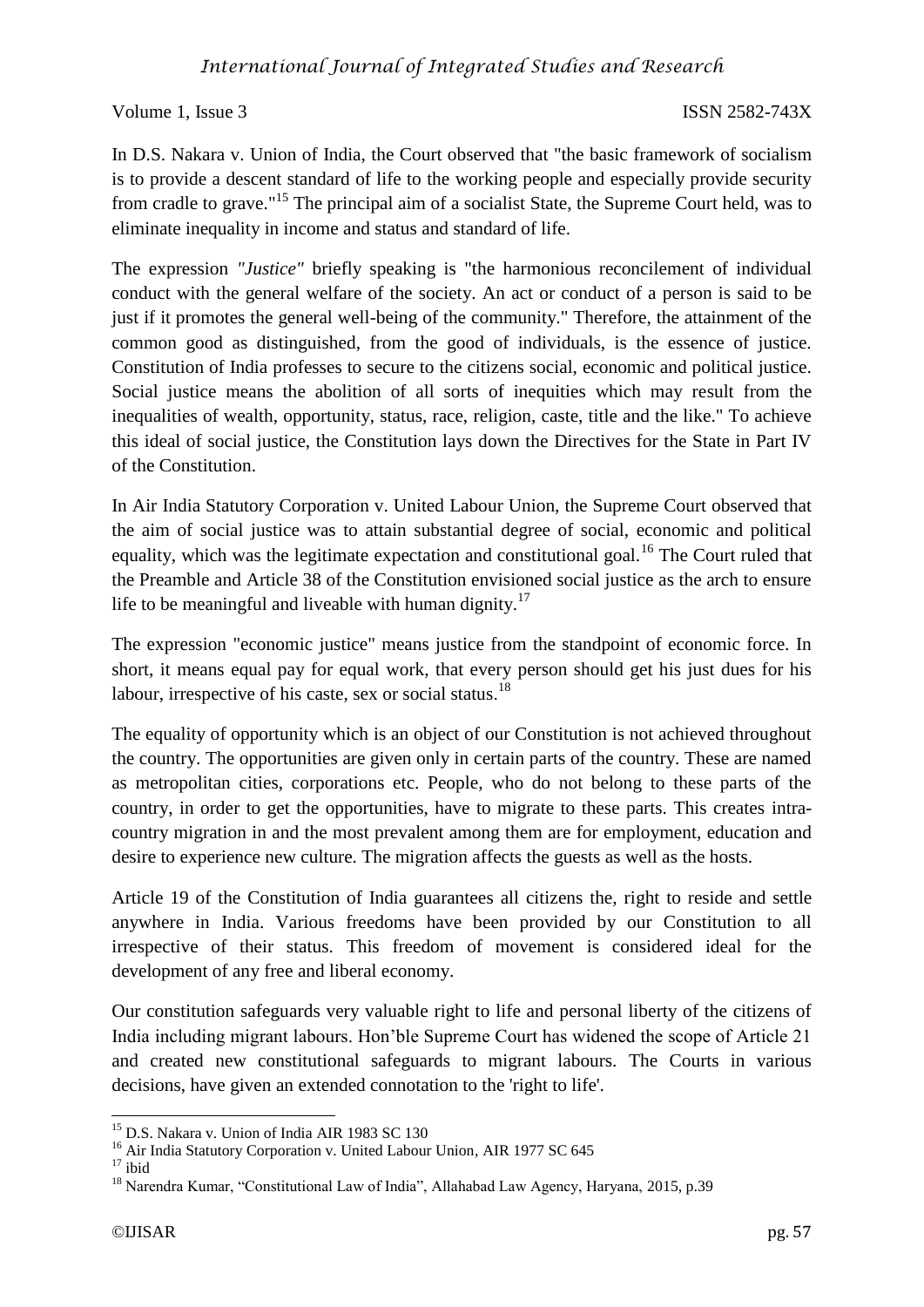## *Right to live with human dignity*

The Supreme Court in Francis Coralie v. Union Territory of Delhi, held that the right of life guaranteed under Article 21 is not confined merely to physical existence or to the use of any faculty or limb through which life is enjoyed or the soul communicates with outside world but it also includes within its scope and ambit the right to live with basic human dignity and the state cannot deprive any one of this precious and invaluable right because no procedure by which such deprivation may be affected can ever be regarded as reasonable, fair and just.<sup>19</sup>

Now the rights and benefits conferred on the workmen employed by a contractor under the provisions of the contract Labour (Regulation and Abolition) Act, 1970 and the inter-state Migrant Workmen (Regulation of Employment and condition of service) Act, 1976 are clearly intended to ensure basic human dignity to the workmen and if the workmen are deprived of any of these rights and benefits to which they are entitled under the provisions of these two pieces of social welfare legislation, that would, clearly be a violation of Article 21 by the Union of India, the Delhi Administration and the Delhi Development Authority which as principal employers are made statutorily responsible for securing such rights and benefits to the workmen.

The non-payment of minimum wages to the workers has been held by the Supreme Court in People's Union for Democratic Rights v. Union of India, as violative of the "right to life".<sup>20</sup> The Court held the Contract (Regulation and Prevention) Act, 1970, and the Inter-State Migrants Labour (Regulation, Employment and Conditions of Service) Act, 1979, which conferred the rights and benefits on the workmen employed by a contractor, were clearly intended to ensure basic human dignity to workmen. $^{21}$ 

In Bandhua Mukti Morcha v. Union of India, Bhagwati, J. observed: It is the fundamental right of everyone in this country to live with human dignity free from exploitation.<sup>22</sup> This right to live with human dignity enshrined in Article 21 derives its life breath from clauses (e) and (f) of Article 39 and Articles 41 and 42 and it must include protection of health and strength of the workers, conditions of freedom and dignity, educational facilities, just and humane conditions of work and maternity relief.

## *Right to social security and protection of the family*

Right to life guaranteed under Article 21 includes within its ambit "the right to social security and protection of the family". Interpreting Article 39(e) of the Constitution of India, Article 25(2) of the Universal Declaration of the Human Right and Article 7 of the International Convention on Economic, Social and Cultural Rights, 1966, K. Ramaswamy, J. in Calcutta Electricity Supply Corporation (India) Limited (C.E.S.C. Limited) v. Subhas Chandra Bose,

<sup>&</sup>lt;sup>19</sup> Francis Coralie v. Union Territory of Delhi, AIR 1981 SC 746

<sup>&</sup>lt;sup>20</sup> People's Union for Democratic Rights v. Union of India, AIR 1982 SC 1473

<sup>21</sup> Narendra Kumar, "Constitutional Law of India", Allahabad Law Agency, Haryana, 2015, p.73

<sup>22</sup> supra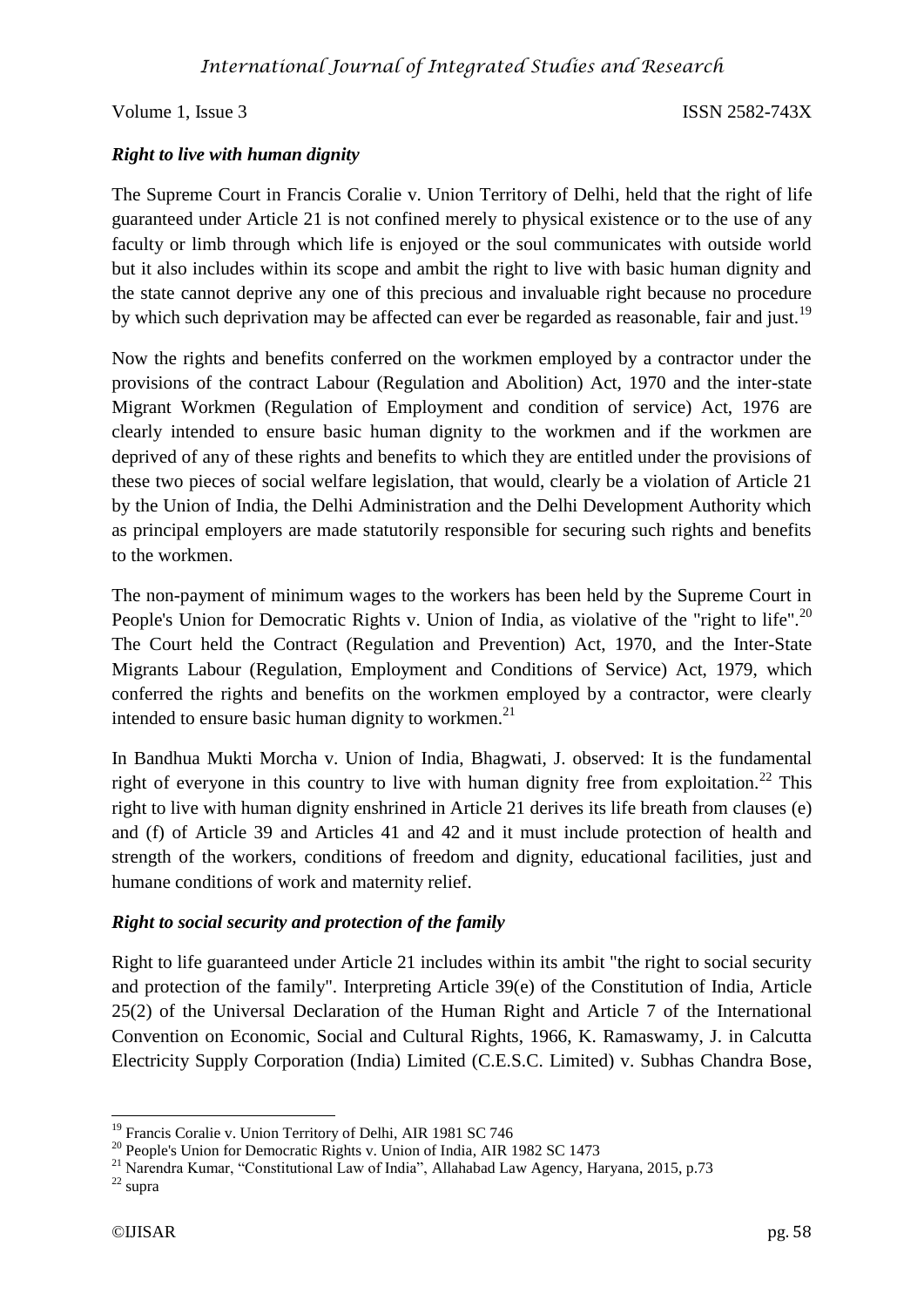held that the right to social and economic justice was a fundamental right. $^{23}$  The learned Judge explained that rights to life and dignity of-person and status without means, were cosmetic rights. Socio-economic rights were, therefore, basic aspirations for meaningful right to life and that the right to social security and protection of the family were integral part of the right to life.

## *Right against exploitation*

Articles 23 and 24 guarantees "the fundamental right against exploitation". This right is secured to every person, whether citizen, non-citizen or an alien include migrant labour because they are also the citizen of India in this context. In some case the migrant labour are treated as forced labour. They are come to work place from whole territory of India. They cannot oppose the situation which was created by contractors or agents and they used as bondage or forced labour without wages. The protection contained therein, is available not only against the State but also against private individuals.

Article 23(1) provides "Traffic in human beings and begar and other similar forms of forced labour which are migrated from one place to another place for better opportunities, are prohibited and any contravention of this provision shall be an offence punishable in accordance with law." It prohibits "traffic in human beings", "begar" and other similar forms of forced labour. It further declares that any contravention of this prohibition shall be an offence punishable by law. Article 23(1), thus, envisages legislation for the enforcement of the prohibition contained therein. In People's Union for Democratic Rights v. Union of India, the Supreme Court held that Article 23(1) would strike at forced labour in whatever form it might manifest itself.<sup>24</sup> It thus prohibited not only "begar" or other unpaid labour but also prohibited compelling all unwilling labour, whether paid or not.

In Labourers working on Salal Hydro-Electric Project vs. State of Jammu & Kashmir, there were some migrant worker engaged in Salal Hydro project in J&K and their children were also found working in this project.<sup>25</sup> The three Judges bench said that "this is why Article  $24$ limits the prohibition against employment of child labour only to factories, mines or other hazardous employment clearly, construction work is a hazardous work and no child below the age of 14 years can therefore be allowed to be employed in construction work by reason of the prohibition enacted in Article 24 and this Constitutional prohibition must be enforced by the Central Government".<sup>26</sup>

The Directive Principles of State policy lay down goal posts and the direction of State Policy.<sup>27</sup> While the right to work is not a fundamental right for the citizens of India, it is included in the Directive Principles of State Policy. It states "The state shall within the limits of its economic capacity and development, make effective provision for securing the right to

**<sup>.</sup>** <sup>23</sup>AIR 1989 SC 190

 $^{24}$ AIR 1982 SC 1473

<sup>&</sup>lt;sup>25</sup> Labourers working on Salal Hydro-Electric Project vs. State of Jammu & Kashmir, 1984 SCC 538

<sup>26</sup> Supra

 $27$  The Constitution of India, 1950, Part IV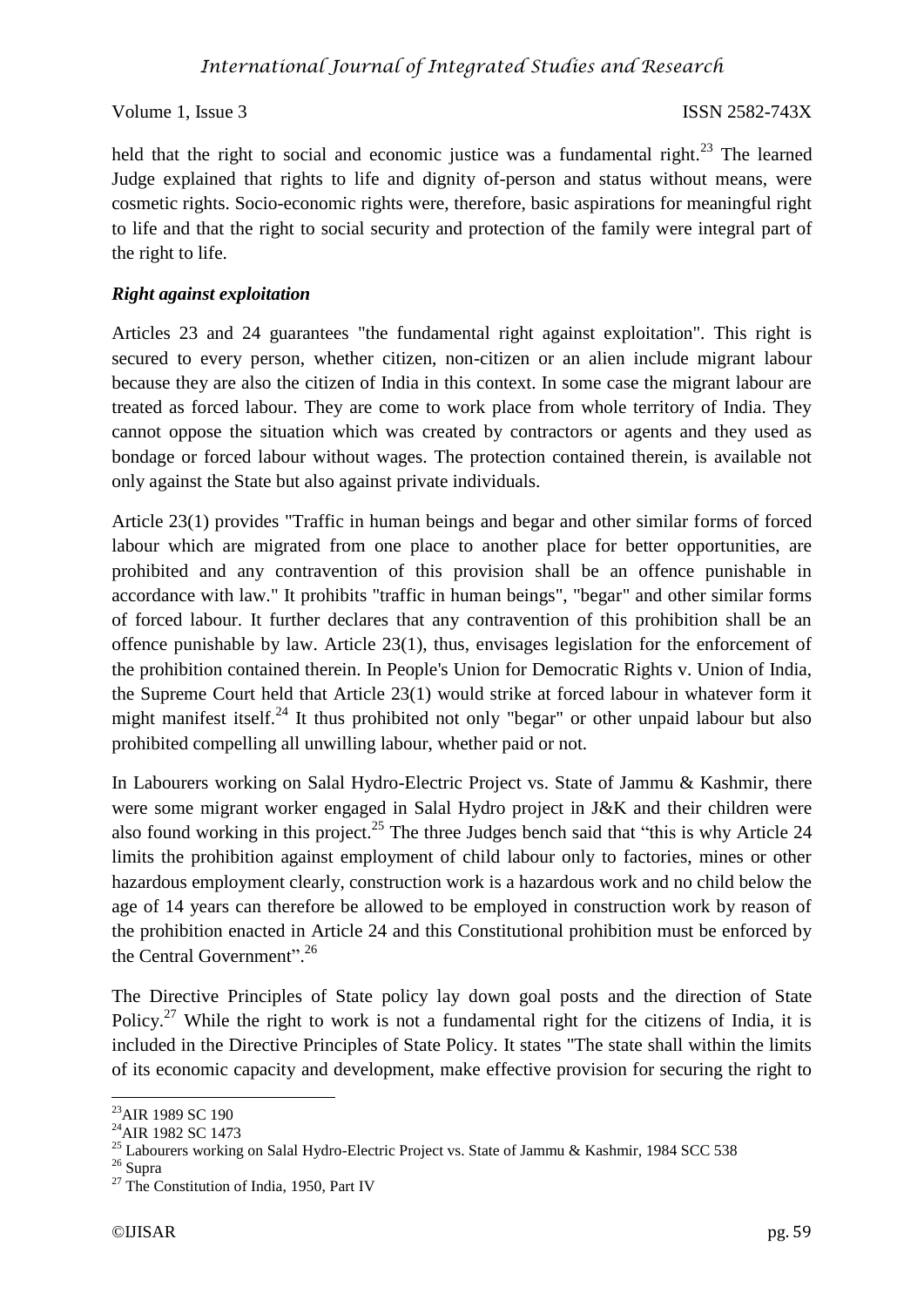work". The Directive Principles also include provision for just and humane conditions of work and maternity relief. Further, "the state shall endeavour to secure by suitable legislation, or economic organization or any other way, to all workers, agricultural, industrial or otherwise, work, a living wage, and conditions of work ensuring a decent standard of life."<sup>28</sup>

The education issues of migrant children are diversified. Besides migrant children's difficult schooling caused by household registration system, there are also three other problems such as migrant children's difficult schooling caused by inconsistency of education resources between their origins and destinations, discontinuous education process caused by their parents' unstable employment and weak family education caused by their parents lower education degrees and longer working time. The main cause of education issues of migrant labour is lack of their parents' effective supervision and family care. The majority of migrant labour works in hazardous industries with unhygienic and poor working conditions. Migrant workers are always exposed to health risks at work.<sup>29</sup> Article 43 has been held to furnish the principle by which unfair labour practice can be judged. The Article also says that the living wages should be given to all workers, such as migrant labour.

## **NEED FOR REFORM:**

Migration under distress conditions is obviously not a positive sign for economic development of the country. So, to reduce the outflow of migrants from their place of origin, there must be a continuous institutional support by the concerned authorities for the people in rural areas. Until and unless there is an improvement in the rural poor's economic status and resources and agriculture becomes profitable and viable, there can be no stopping of migration to other regions in search of employment. Though it has been accepted that outmigration from the rural areas improves the standard of living of the people in the origin, it also involved a sizeable transfer of human capital which have adversely affected all sectors of development. A consequence of this is a comparative shortage of people in the productive age group and a higher dependency ratio in the region. More investment in the traditional sector in industrially poor regions is the greatest need, not only for development but also for employment creation. Development of small and cottage industries in the rural areas, promotion and protection of traditional artisan works and handicrafts will also create employment opportunities in the villages and thus reduce migration. Proper facilities for the care and education of children of the migrants should be created at the destination of migration. At the origin of migration a record should be maintained about the prospective migrants and the process and destination their migration. Moreover, the Inter-State Migrant Workers Act, 1979 suffers from difficulty in implementation and hence requires to be reformed to the present situation.

<sup>&</sup>lt;sup>28</sup> Report on Conditions of Worker and Promotion of Livelihoods in the Unorgnised Sector, by National Commission for the Unorganised Sector, New Delhi, pp.154-155

<sup>&</sup>lt;sup>29</sup> Satbhai, Sandip, "Rights of Migrant Workers in India-A Constitutional and Legislative Perspective", Journal of Interdisciplinary Cycle Research, 2021, Vol. XIII. February Issue.